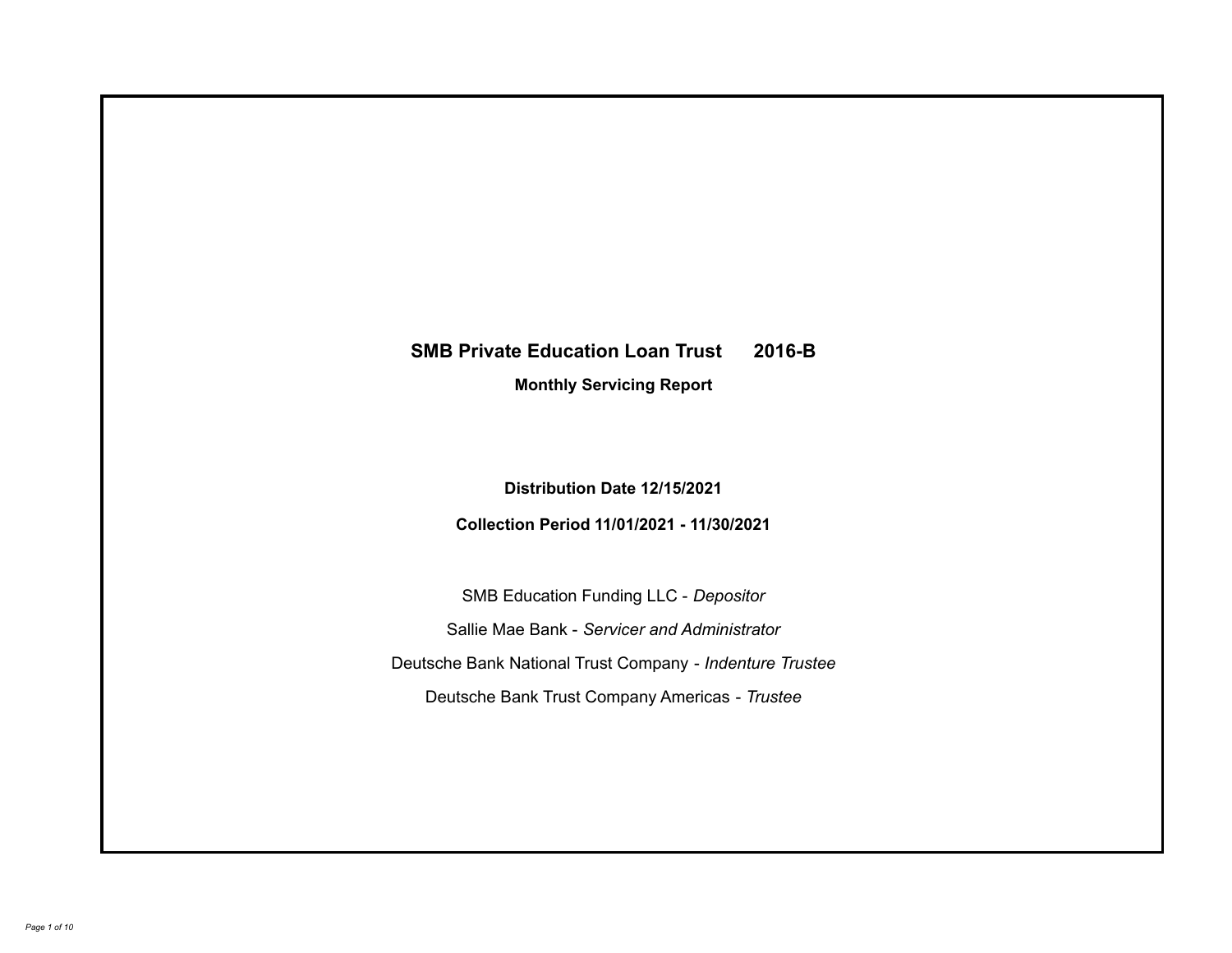A

| <b>Student Loan Portfolio Characteristics</b>                                                              | <b>Settlement Date</b><br>07/21/2016 | 10/31/2021                          | 11/30/2021                          |
|------------------------------------------------------------------------------------------------------------|--------------------------------------|-------------------------------------|-------------------------------------|
| <b>Principal Balance</b><br>Interest to be Capitalized Balance                                             | \$703,406,286.90<br>39,070,055.43    | \$284,544,055.78<br>9,688,003.57    | \$279,946,093.70<br>8,596,694.07    |
| Pool Balance                                                                                               | \$742,476,342.33                     | \$294,232,059.35                    | \$288,542,787.77                    |
| Weighted Average Coupon (WAC)<br>Weighted Average Remaining Term<br>Number of Loans<br>Number of Borrowers | 8.17%<br>132.26<br>63,942<br>61,393  | 7.68%<br>126.43<br>26,529<br>25,420 | 7.69%<br>126.33<br>26,003<br>24,923 |
| Pool Factor                                                                                                |                                      | 0.396284760                         | 0.388622198                         |
| Since Issued Total Constant Prepayment Rate (1)                                                            |                                      | 9.79%                               | 9.76%                               |

| <b>Debt Securities</b> | Cusip/Isin | 11/15/2021      | 12/15/2021      |
|------------------------|------------|-----------------|-----------------|
| A <sub>2</sub> A       | 78449GAB5  | \$95,494,733.71 | \$93,056,282.32 |
| A2B                    | 78449GAC3  | \$60,467,707.83 | \$58,923,669.12 |
|                        | 78449GAD1  | \$50,000,000.00 | \$50,000,000.00 |

| $\sim$<br>◡ | <b>Certificates</b> | Cusip/Isin | 11/15/2021   | 12/15/2021   |
|-------------|---------------------|------------|--------------|--------------|
|             | Residual            | 78449G109  | \$100,000.00 | \$100,000.00 |

| $\sim$<br>ັ | unt Balances<br>лсо     | 11/15/2021                         | 12/15/2021                               |
|-------------|-------------------------|------------------------------------|------------------------------------------|
|             | Reserve Account Balance | 1.000 <sub>1</sub><br>.,868,916.00 | 1,868,916.00<br>$\overline{\phantom{a}}$ |

| <b>Asset / Liability</b>               | 11/15/2021      | 12/15/2021      |
|----------------------------------------|-----------------|-----------------|
| Overcollateralization Percentage       | 30.00%          | 30.00%          |
| Specified Overcollateralization Amount | \$88,269,617.81 | \$86,562,836.33 |
| Actual Overcollateralization Amount    | \$88,269,617.81 | \$86,562,836.33 |

(1) For additional information, see 'Since Issued CPR Methodology' found in section VIII of this report .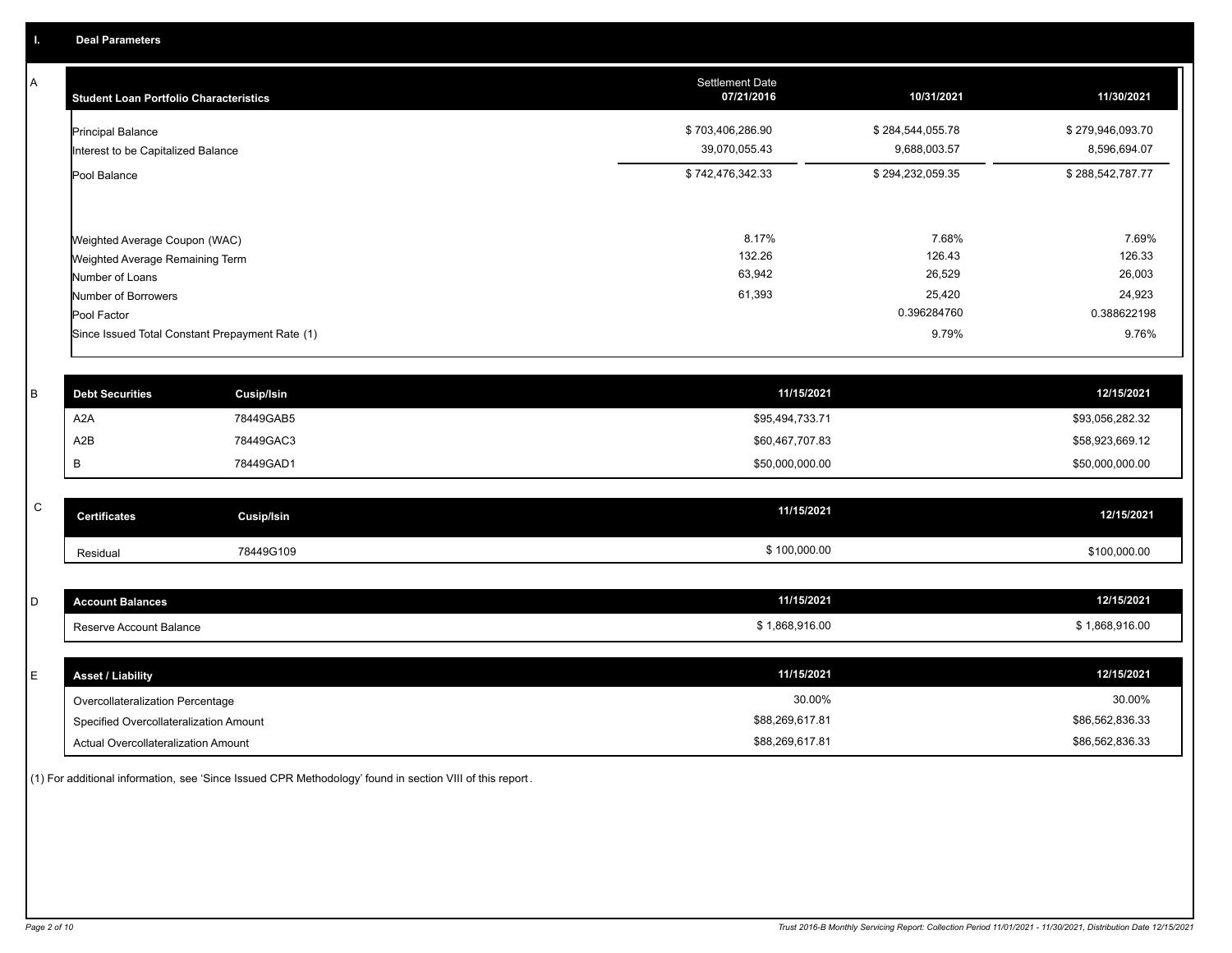# **II. 2016-B Trust Activity 11/01/2021 through 11/30/2021**

# **Total Principal Receipts \$ 5,387,387.14**  Other Principal Deposits 138,909.00 Servicer Principal Reimbursement 0.00 Seller Principal Reimbursement 0.00 Borrower Principal 5,248,478.14 A **Student Loan Principal Receipts**

### B **Student Loan Interest Receipts**

| <b>Total Interest Receipts</b>  | \$1,609,525.13 |
|---------------------------------|----------------|
| Other Interest Deposits         | 18,401.69      |
| Servicer Interest Reimbursement | 0.00           |
| Seller Interest Reimbursement   | 0.00           |
| <b>Borrower Interest</b>        | 1,591,123.44   |

| С       | <b>Recoveries on Realized Losses</b>                             | \$106,059.90   |
|---------|------------------------------------------------------------------|----------------|
| D       | <b>Investment Income</b>                                         | \$171.50       |
| Е.      | <b>Funds Borrowed from Next Collection Period</b>                | \$0.00         |
| F.      | <b>Funds Repaid from Prior Collection Period</b>                 | \$0.00         |
| G       | Loan Sale or Purchase Proceeds                                   | \$0.00         |
| H       | <b>Initial Deposits to Distribution Account</b>                  | \$0.00         |
|         | <b>Excess Transferred from Other Accounts</b>                    | \$0.00         |
| J       | <b>Borrower Benefit Reimbursements</b>                           | \$0.00         |
| K       | <b>Other Deposits</b>                                            | \$0.00         |
|         | <b>Other Fees Collected</b>                                      | \$0.00         |
| М       | <b>AVAILABLE FUNDS</b>                                           | \$7,103,143.67 |
| N       | Non-Cash Principal Activity During Collection Period             | \$789,425.06   |
| $\circ$ | Aggregate Purchased Amounts by the Depositor, Servicer or Seller | \$157,310.69   |
| P       | Aggregate Loan Substitutions                                     | \$0.00         |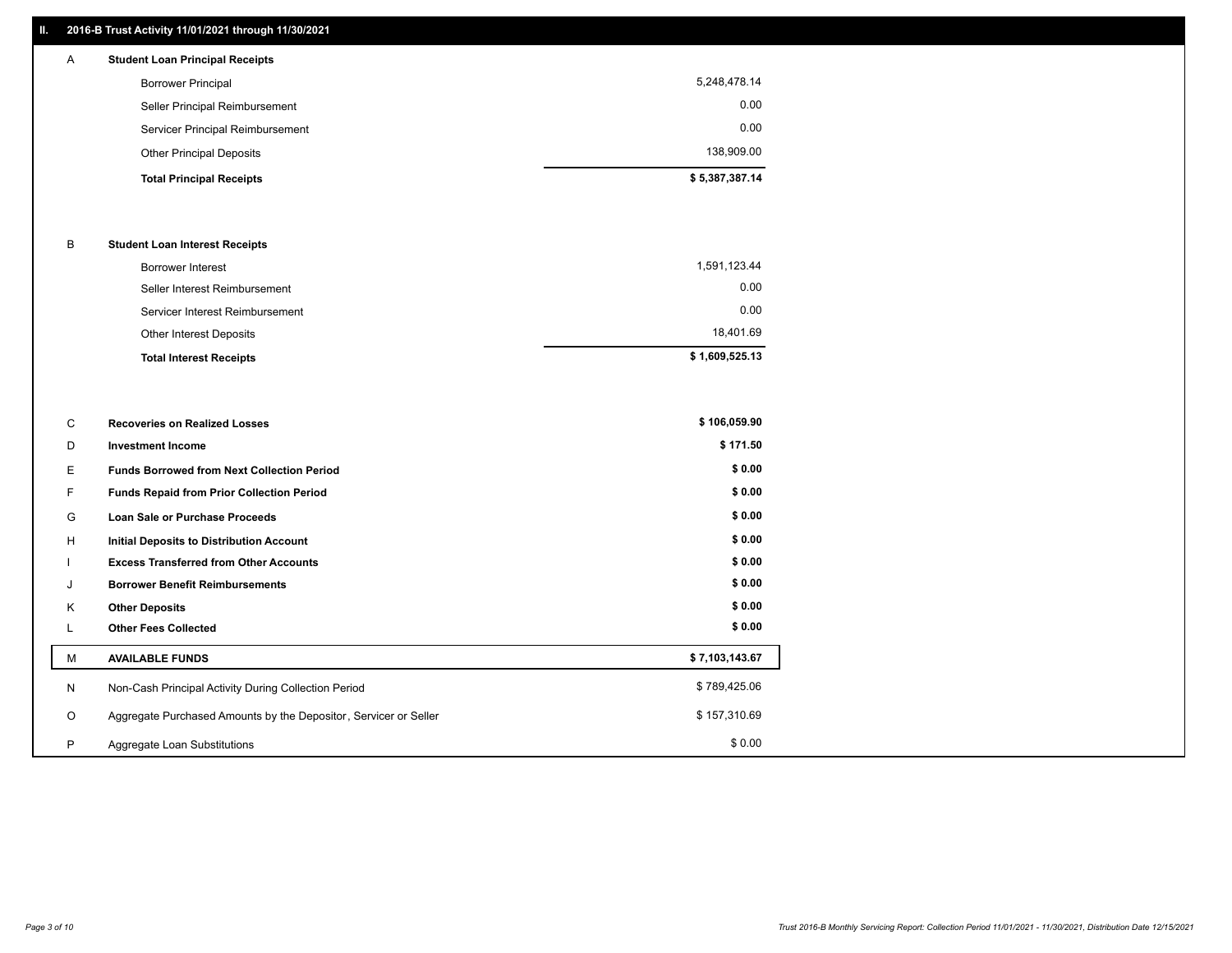| <b>Loans by Repayment Status</b> |                       |                          |            |                                                                  |                |                            |                          |         |                                                           |                |                            |
|----------------------------------|-----------------------|--------------------------|------------|------------------------------------------------------------------|----------------|----------------------------|--------------------------|---------|-----------------------------------------------------------|----------------|----------------------------|
|                                  |                       |                          | 11/30/2021 |                                                                  |                | 10/31/2021                 |                          |         |                                                           |                |                            |
|                                  |                       | <b>Wtd Avg</b><br>Coupon | # Loans    | <b>Principal and</b><br><b>Interest Accrued</b><br>to Capitalize | % of Principal | % of Loans in<br>Repay (1) | <b>Wtd Avg</b><br>Coupon | # Loans | Principal and<br><b>Interest Accrued</b><br>to Capitalize | % of Principal | % of Loans in<br>Repay (1) |
| INTERIM:                         | IN SCHOOL             | 8.94%                    | 381        | \$6,252,314.51                                                   | 2.167%         | $-$ %                      | 8.96%                    | 377     | \$6,162,139.03                                            | 2.094%         | $-$ %                      |
|                                  | <b>GRACE</b>          | 8.35%                    | 143        | \$2,520,650.03                                                   | 0.874%         | $-$ %                      | 8.57%                    | 264     | \$4,575,687.95                                            | 1.555%         | $-$ %                      |
|                                  | <b>DEFERMENT</b>      | 8.66%                    | 1,904      | \$26,549,781.60                                                  | 9.201%         | $-$ %                      | 8.64%                    | 1,932   | \$26,845,432.89                                           | 9.124%         | $-$ %                      |
| <b>REPAYMENT:</b>                | <b>CURRENT</b>        | 7.53%                    | 22,453     | \$237,127,600.26                                                 | 82.181%        | 93.645%                    | 7.50%                    | 22,824  | \$240,326,312.50                                          | 81.679%        | 93.640%                    |
|                                  | 30-59 DAYS DELINQUENT | 8.00%                    | 410        | \$5,997,726.04                                                   | 2.079%         | 2.369%                     | 7.97%                    | 353     | \$5,152,065.42                                            | 1.751%         | 2.007%                     |
|                                  | 60-89 DAYS DELINQUENT | 8.07%                    | 173        | \$2,488,871.01                                                   | 0.863%         | 0.983%                     | 8.19%                    | 187     | \$2,927,103.47                                            | 0.995%         | 1.141%                     |
|                                  | 90+ DAYS DELINQUENT   | 8.08%                    | 150        | \$2,331,578.43                                                   | 0.808%         | 0.921%                     | 8.03%                    | 149     | \$2,324,303.58                                            | 0.790%         | 0.906%                     |
|                                  | <b>FORBEARANCE</b>    | 7.50%                    | 389        | \$5,274,265.89                                                   | 1.828%         | 2.083%                     | 7.67%                    | 443     | \$5,919,014.51                                            | 2.012%         | 2.306%                     |
| <b>TOTAL</b>                     |                       |                          | 26,003     | \$288,542,787.77                                                 | 100.00%        | 100.00%                    |                          | 26,529  | \$294,232,059.35                                          | 100.00%        | 100.00%                    |

Percentages may not total 100% due to rounding \*

1 Loans classified in "Repayment" include any loan for which interim interest only, \$25 fixed payments or full principal and interest payments are due.

|                              |                                                                                                                                                                              |                          | <b>Loans by Borrower Status</b> |                                                           |                |                                |                          |         |                                                                  |                |                                |
|------------------------------|------------------------------------------------------------------------------------------------------------------------------------------------------------------------------|--------------------------|---------------------------------|-----------------------------------------------------------|----------------|--------------------------------|--------------------------|---------|------------------------------------------------------------------|----------------|--------------------------------|
|                              |                                                                                                                                                                              |                          |                                 | 11/30/2021                                                |                |                                | 10/31/2021               |         |                                                                  |                |                                |
|                              |                                                                                                                                                                              | <b>Wtd Avg</b><br>Coupon | # Loans                         | Principal and<br><b>Interest Accrued</b><br>to Capitalize | % of Principal | % of Loans in<br>P&I Repay (2) | <b>Wtd Avg</b><br>Coupon | # Loans | <b>Principal and</b><br><b>Interest Accrued</b><br>to Capitalize | % of Principal | % of Loans in<br>P&I Repay (2) |
| INTERIM:                     | IN SCHOOL                                                                                                                                                                    | 8.45%                    | 696                             | \$11,377,505.29                                           | 3.943%         | $-$ %                          | 8.46%                    | 695     | \$11,347,170.45                                                  | 3.857%         | $-$ %                          |
|                              | GRACE                                                                                                                                                                        | 8.25%                    | 266                             | \$4,391,981.42                                            | 1.522%         | $-$ %                          | 8.28%                    | 521     | \$8,677,361.30                                                   | 2.949%         | $-$ %                          |
|                              | <b>DEFERMENT</b>                                                                                                                                                             | 8.25%                    | 3,412                           | \$45,075,334.66                                           | 15.622%        | $-$ %                          | 8.22%                    | 3,478   | \$45,990,275.39                                                  | 15.631%        | $-$ %                          |
| P&I REPAYMENT:               | <b>CURRENT</b>                                                                                                                                                               | 7.51%                    | 20,531                          | \$211,936,804.60                                          | 73.451%        | 93.078%                        | 7.47%                    | 20,713  | \$212,066,353.87                                                 | 72.075%        | 92.923%                        |
|                              | 30-59 DAYS DELINQUENT                                                                                                                                                        | 7.91%                    | 389                             | \$5,700,922.44                                            | 1.976%         | 2.504%                         | 7.95%                    | 345     | \$5,021,796.81                                                   | 1.707%         | 2.200%                         |
|                              | 60-89 DAYS DELINQUENT                                                                                                                                                        | 8.06%                    | 171                             | \$2,477,514.58                                            | 0.859%         | 1.088%                         | 8.18%                    | 185     | \$2,885,783.44                                                   | 0.981%         | 1.264%                         |
|                              | 90+ DAYS DELINQUENT                                                                                                                                                          | 8.08%                    | 149                             | \$2,308,458.89                                            | 0.800%         | 1.014%                         | 8.03%                    | 149     | \$2,324,303.58                                                   | 0.790%         | 1.018%                         |
|                              | FORBEARANCE                                                                                                                                                                  | 7.50%                    | 389                             | \$5,274,265.89                                            | 1.828%         | 2.316%                         | 7.67%                    | 443     | \$5,919,014.51                                                   | 2.012%         | 2.594%                         |
| <b>TOTAL</b><br>$\star$<br>2 | Percentages may not total 100% due to rounding<br>Loans classified in "P&I Repayment" includes only those loans for which scheduled principal and interest payments are due. |                          | 26,003                          | \$288,542,787.77                                          | 100.00%        | 100.00%                        |                          | 26,529  | \$294,232,059.35                                                 | 100.00%        | 100.00%                        |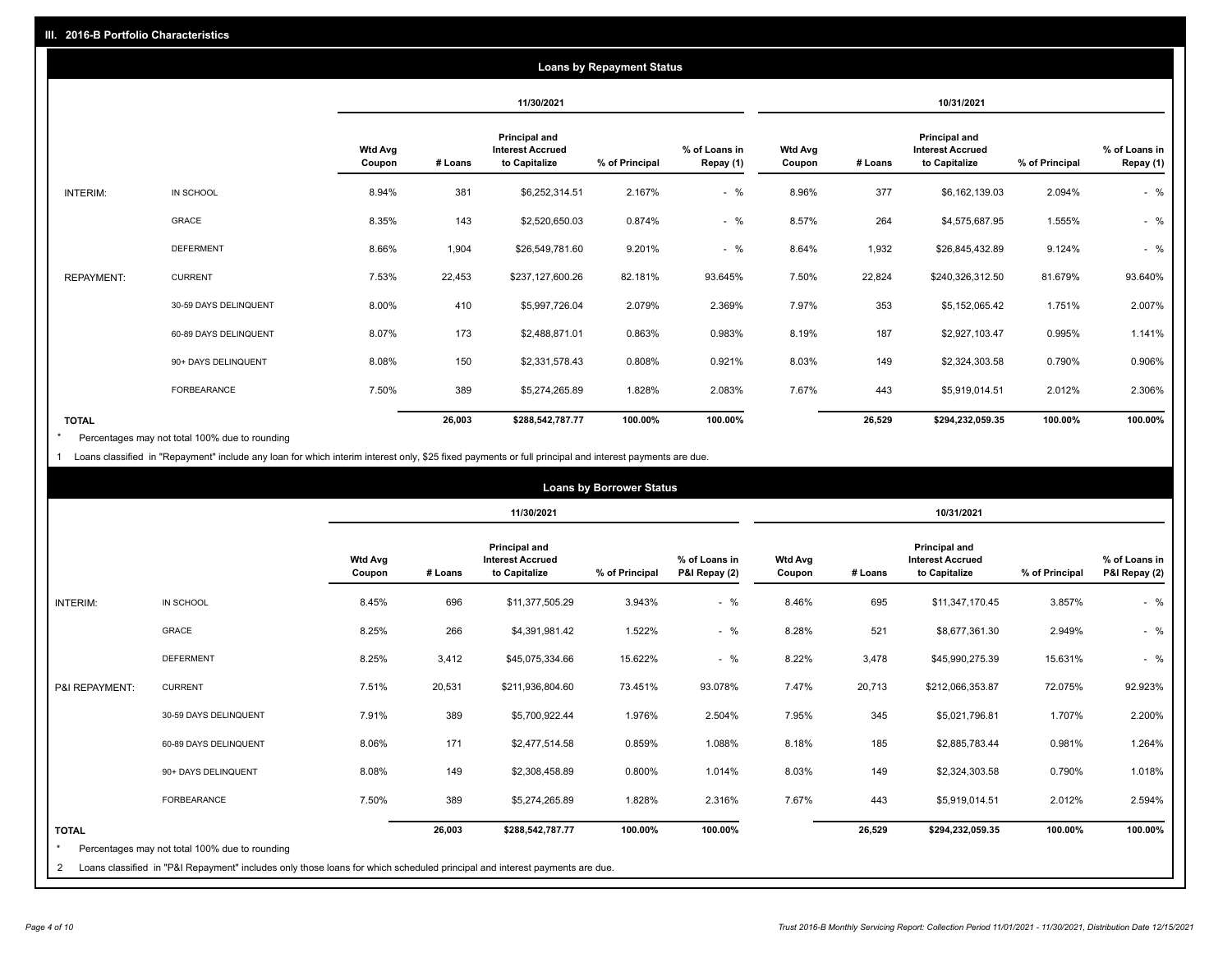|                                                                                        | 11/30/2021       | 10/31/2021       |
|----------------------------------------------------------------------------------------|------------------|------------------|
| Pool Balance                                                                           | \$288,542,787.77 | \$294,232,059.35 |
| Total # Loans                                                                          | 26,003           | 26,529           |
| Total # Borrowers                                                                      | 24,923           | 25,420           |
| Weighted Average Coupon                                                                | 7.69%            | 7.68%            |
| Weighted Average Remaining Term                                                        | 126.33           | 126.43           |
| Percent of Pool - Cosigned                                                             | 93.3%            | 93.2%            |
| Percent of Pool - Non Cosigned                                                         | 6.7%             | 6.8%             |
| Borrower Interest Accrued for Period                                                   | \$1,773,368.32   | \$1,861,649.72   |
| Outstanding Borrower Interest Accrued                                                  | \$11,225,231.21  | \$12,433,488.97  |
| Gross Principal Realized Loss - Periodic *                                             | \$567,627.26     | \$534,870.83     |
| Gross Principal Realized Loss - Cumulative *                                           | \$34,357,575.68  | \$33,789,948.42  |
| Recoveries on Realized Losses - Periodic                                               | \$106,059.90     | \$124,125.50     |
| Recoveries on Realized Losses - Cumulative                                             | \$5,311,567.71   | \$5,205,507.81   |
| Net Losses - Periodic                                                                  | \$461,567.36     | \$410,745.33     |
| Net Losses - Cumulative                                                                | \$29,046,007.97  | \$28,584,440.61  |
| Non-Cash Principal Activity - Capitalized Interest                                     | \$1,344,413.70   | \$752,448.61     |
| Since Issued Total Constant Prepayment Rate (CPR) (1)                                  | 9.76%            | 9.79%            |
| Loan Substitutions                                                                     | \$0.00           | \$0.00           |
| <b>Cumulative Loan Substitutions</b>                                                   | \$0.00           | \$0.00           |
| <b>Unpaid Servicing Fees</b>                                                           | \$0.00           | \$0.00           |
| <b>Unpaid Administration Fees</b>                                                      | \$0.00           | \$0.00           |
| <b>Unpaid Carryover Servicing Fees</b>                                                 | \$0.00           | \$0.00           |
| Note Interest Shortfall                                                                | \$0.00           | \$0.00           |
| Loans in Modification                                                                  | \$26,358,169.86  | \$27,560,558.53  |
| % of Loans in Modification as a % of Loans in Repayment (P&I)                          | 11.85%           | 12.40%           |
| % Annualized Gross Principal Realized Loss - Periodic as a %                           |                  |                  |
| of Loans in Repayment (P&I) * 12                                                       | 3.06%            | 2.89%            |
| % Gross Principal Realized Loss - Cumulative as a % of<br><b>Original Pool Balance</b> | 4.63%            | 4.55%            |

\* In accordance with the Servicer's current policies and procedures, after September 1, 2017 loans subject to bankruptcy claims generally will not be reported as a charged- off unless and until they are delinquent for 120

(1) For additional information, see 'Since Issued CPR Methodology' found in section VIII of this report .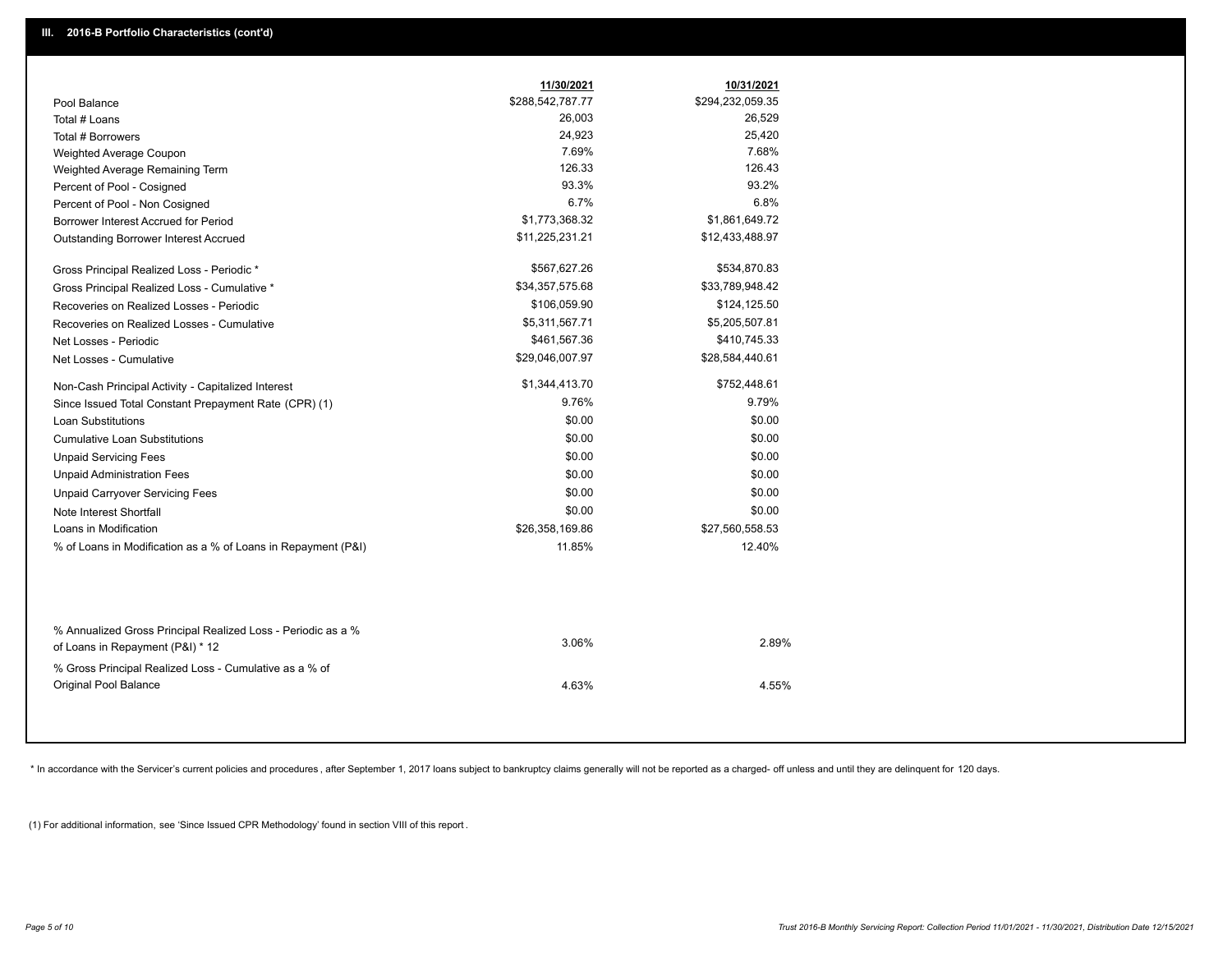#### **Loan Program**  A

|                                    | Weighted<br>Average | # LOANS | <b>S AMOUNT</b>  | $%$ *     |
|------------------------------------|---------------------|---------|------------------|-----------|
| - Smart Option Interest-Only Loans | 6.66%               | 5,106   | \$37,754,911.16  | 13.085%   |
| - Smart Option Fixed Pay Loans     | 7.65%               | 6,929   | \$91,320,077.24  | 31.649%   |
| - Smart Option Deferred Loans      | 7.96%               | 13.968  | \$159,467,799.37 | 55.267%   |
| - Other Loan Programs              | $0.00\%$            | 0       | \$0.00           | $0.000\%$ |
| <b>Total</b>                       | 7.69%               | 26,003  | \$288,542,787.77 | 100.000%  |

\* Percentages may not total 100% due to rounding

B

C

**Index Type**

|                       | Weighted<br>Average | # LOANS | <b>\$ AMOUNT</b> | % *       |
|-----------------------|---------------------|---------|------------------|-----------|
| - Fixed Rate Loans    | 7.74%               | 5,399   | \$72,185,613.84  | 25.017%   |
| - LIBOR Indexed Loans | 7.68%               | 20,604  | \$216,357,173.93 | 74.983%   |
| - Other Index Rates   | $0.00\%$            | 0       | \$0.00           | $0.000\%$ |
| <b>Total</b>          | 7.69%               | 26,003  | \$288,542,787.77 | 100.000%  |

\* Percentages may not total 100% due to rounding

# **Weighted Average Recent FICO**

| (2)<br>Wtd Avg Recent FICO Band                                                                                                                                                                                                                          | # LOANS | <b>\$ AMOUNT</b> | $%$ *    |
|----------------------------------------------------------------------------------------------------------------------------------------------------------------------------------------------------------------------------------------------------------|---------|------------------|----------|
| $0 - 639$                                                                                                                                                                                                                                                | 1,724   | \$20,840,150.89  | 7.223%   |
| 640 - 669                                                                                                                                                                                                                                                | 1,615   | \$18,903,836.19  | 6.551%   |
| 670 - 699                                                                                                                                                                                                                                                | 2,646   | \$31,226,145.34  | 10.822%  |
| 700 - 739                                                                                                                                                                                                                                                | 5,325   | \$61,942,262.97  | 21.467%  |
| $740 +$                                                                                                                                                                                                                                                  | 14,692  | \$155,628,778.14 | 53.936%  |
| $N/A^{(1)}$                                                                                                                                                                                                                                              |         | \$1,614.24       | 0.001%   |
| <b>Total</b>                                                                                                                                                                                                                                             | 26,003  | \$288,542,787.77 | 100.000% |
|                                                                                                                                                                                                                                                          |         |                  |          |
| * Percentages may not total 100% due to rounding<br>1 Includes trust private education loans where recent FICO is unavailable or obtaining recent FICO is prohibited by law<br>2 Recent FICO is updated in quarterly intervals; unless prohibited by law |         |                  |          |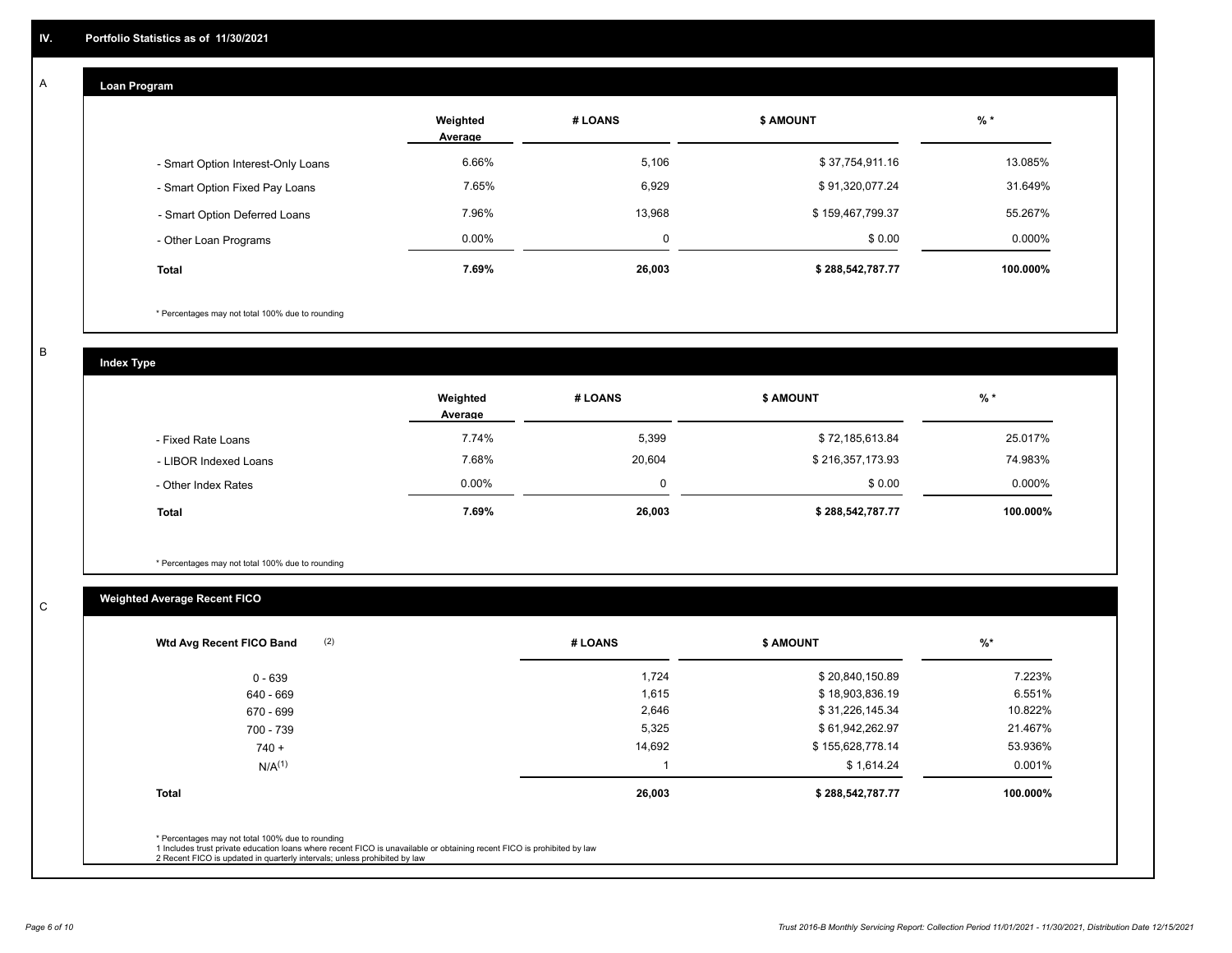| V.                           | 2016-B Reserve Account, Principal Distribution, and R-2 Certificate Calculations     |                  |  |  |  |  |
|------------------------------|--------------------------------------------------------------------------------------|------------------|--|--|--|--|
| <b>Reserve Account</b><br>А. |                                                                                      |                  |  |  |  |  |
|                              | Specified Reserve Account Balance                                                    | \$1,868,916.00   |  |  |  |  |
|                              | Actual Reserve Account Balance                                                       | \$1,868,916.00   |  |  |  |  |
| В.                           | <b>Principal Distribution Amount</b>                                                 |                  |  |  |  |  |
|                              | Class A Notes Outstanding<br>i.                                                      | \$155,962,441.54 |  |  |  |  |
|                              | Pool Balance<br>ii.                                                                  | \$288,542,787.77 |  |  |  |  |
|                              | First Priority Principal Distribution Amount (i - ii)<br>iii.                        | \$0.00           |  |  |  |  |
|                              | Class A and B Notes Outstanding<br>iv.                                               | \$205,962,441.54 |  |  |  |  |
|                              | First Priority Principal Distribution Amount<br>٧.                                   | \$0.00           |  |  |  |  |
|                              | Pool Balance<br>vi.                                                                  | \$288,542,787.77 |  |  |  |  |
|                              | Specified Overcollateralization Amount<br>vii.                                       | \$86,562,836.33  |  |  |  |  |
|                              | Regular Principal Distribution Amount (if (iv > 0, (iv - v) - (vi - vii))<br>viii.   | \$3,982,490.10   |  |  |  |  |
|                              | Pool Balance<br>ix.                                                                  | \$288,542,787.77 |  |  |  |  |
|                              | 10% of Initial Pool Balance<br>х.                                                    | \$74,247,634.23  |  |  |  |  |
|                              | First Priority Principal Distribution Amount<br>xi.                                  | \$0.00           |  |  |  |  |
|                              | Regular Principal Distribution Amount<br>xii.                                        | \$3,982,490.10   |  |  |  |  |
|                              | Available Funds (after payment of waterfall items A through I)<br>xiii.              | \$2,543,119.03   |  |  |  |  |
|                              | xiv. Additional Principal Distribution Amount (if(vi <= x,min(xiii, vi - xi - xii))) | \$0.00           |  |  |  |  |
| C.                           | R-2 Certificate                                                                      |                  |  |  |  |  |
|                              | <b>Previous Notional Balance</b>                                                     | \$44,490,388.24  |  |  |  |  |
|                              | Shortfall of Principal                                                               | \$0.00           |  |  |  |  |
|                              | Shortfall of Interest                                                                | \$0.00           |  |  |  |  |
|                              | <b>Current Notional Balance</b>                                                      | \$44,490,388.24  |  |  |  |  |
|                              | Excess Distribution Allocated (1)                                                    | \$725,242.31     |  |  |  |  |
|                              |                                                                                      |                  |  |  |  |  |
|                              |                                                                                      |                  |  |  |  |  |

1. Until the notional amount of the R-2 Certificate is reduced to zero and if there is excess cash through the distribution available it will be distributed to the R-2 Certificate, otherwise the amount will be zero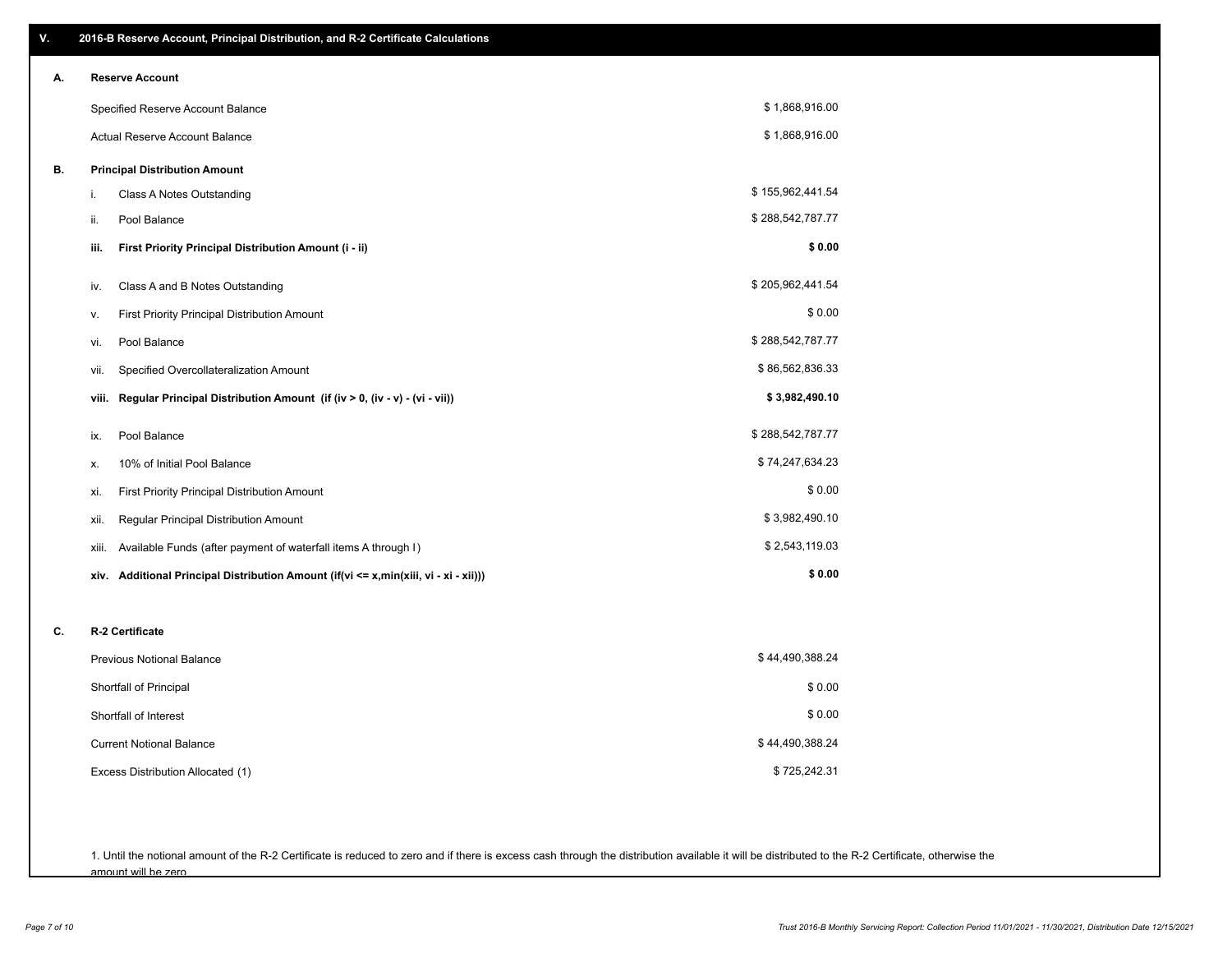|                              |                                                         | Paid           | <b>Funds Balance</b> |
|------------------------------|---------------------------------------------------------|----------------|----------------------|
| <b>Total Available Funds</b> |                                                         |                | \$7,103,143.67       |
| A                            | <b>Trustee Fees</b>                                     | \$0.00         | \$7,103,143.67       |
| В                            | <b>Servicing Fees</b>                                   | \$190,376.85   | \$6,912,766.82       |
| C                            | i. Administration Fees                                  | \$8,333.00     | \$6,904,433.82       |
|                              | ii. Unreimbursed Administrator Advances plus any Unpaid | \$0.00         | \$6,904,433.82       |
| D                            | Class A Noteholders Interest Distribution Amount        | \$270,939.27   | \$6,633,494.55       |
| Е                            | First Priority Principal Payment                        | \$0.00         | \$6,633,494.55       |
| F.                           | Class B Noteholders Interest Distribution Amount        | \$107,885.42   | \$6,525,609.13       |
| G                            | <b>Reinstatement Reserve Account</b>                    | \$0.00         | \$6,525,609.13       |
| H                            | Regular Principal Distribution                          | \$3,982,490.10 | \$2,543,119.03       |
|                              | <b>Carryover Servicing Fees</b>                         | \$0.00         | \$2,543,119.03       |
| J                            | Additional Principal Distribution Amount                | \$0.00         | \$2,543,119.03       |
| Κ                            | Unpaid Expenses of Trustee                              | \$0.00         | \$2,543,119.03       |
| L                            | Unpaid Expenses of Administrator                        | \$0.00         | \$2,543,119.03       |
| M                            | i. Remaining Funds to the R-1 Certificateholder(s)      | \$1,817,876.72 | \$725,242.31         |
|                              | ii. Remaining Funds to the R-2 Certificateholder(s)     | \$725,242.31   | \$0.00               |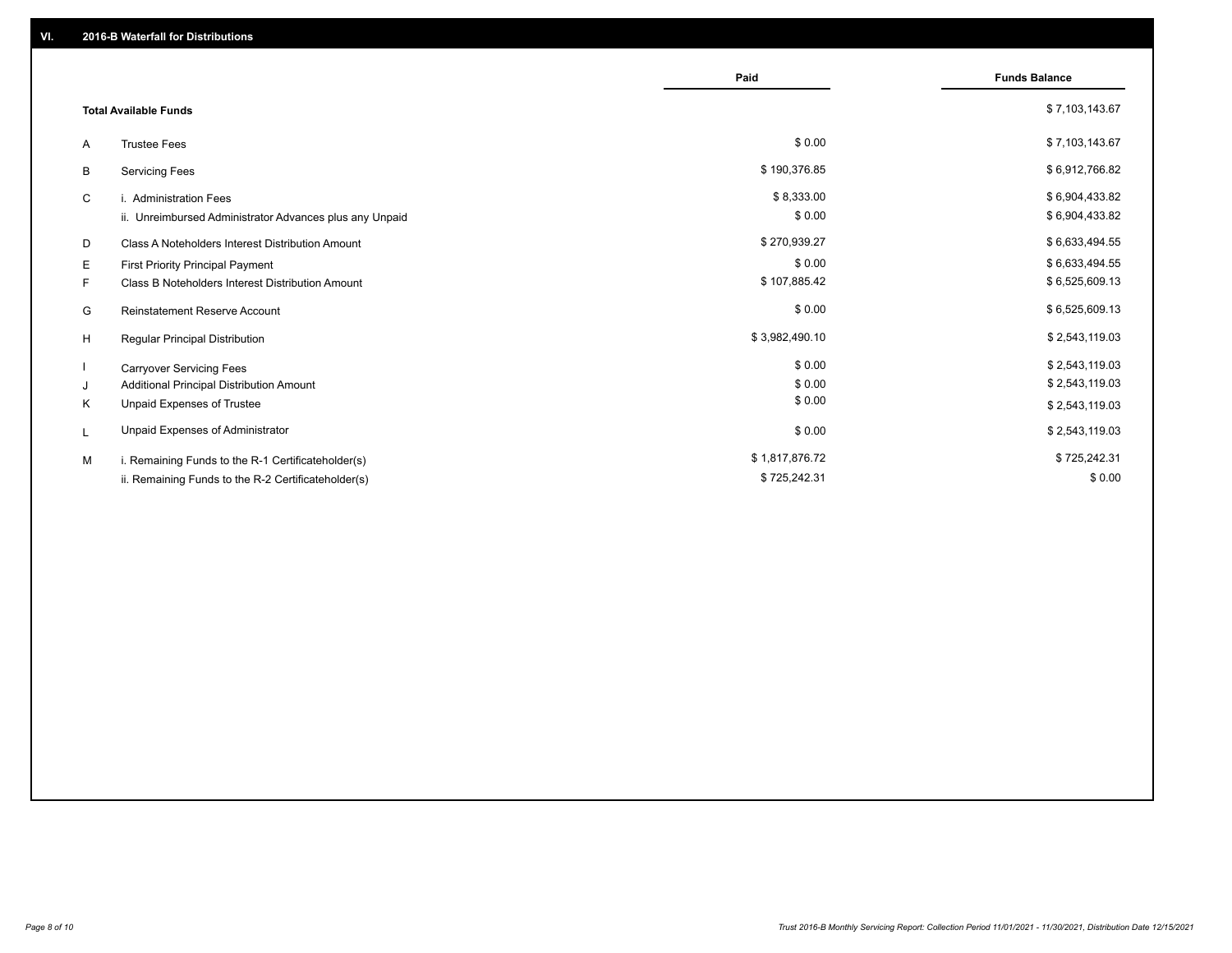# Ending Principal Balance \$ 58,000,000.00 \$ 93,056,282.32 \$ \$58,923,669.12 \$ 58,923,669.12 Principal Paid \$2,438,451.39 \$ 1,544,038.71 \$ - \$ - \$ - \$ - Interest Shortfall \$ 193,376.84 \$ 77,562.43 \$ 107,885.42 Interest Paid Total Interest Due \$ 193,376.84 \$ 77,562.43 \$ 107,885.42 \$ - \$ - \$ - Interest Shortfall from Prior Period Plus Accrued Interest Current Interest Due \$ 193,376.84 \$ 77,562.43 \$ 107,885.42 Accrued Interest Factor 0.002025000 0.001282708 0.002157708 Interest Rate\* 2.43000% 1.53925% 2.58925% Daycount Fraction 0.08333333 0.08333333 0.08333333 Accrual Period End 12/15/2021 12/15/2021 12/15/2021 Accrual Period Begin 11/15/2021 11/15/2021 11/15/2021 Record Date (Days Prior to Distribution) **1 NEW YORK BUSINESS DAY** 1 NEW YORK BUSINESS DAY 1 NEW YORK BUSINESS DAY Spread/Fixed Rate 2.43% 1.45% 2.50% Index FIXED LIBOR LIBOR Beginning Balance \$ 95,090,000.00 \$ 95,494,733.71 \$ \$ 60,467,707.83 \$ \$ 50,000,000.00 \$ \$ 50,000,000.00 \$ \$ 50,000,000 Cusip/Isin 78449GAB5 78449GAC3 78449GAD1 **A2A A2B B Distribution Amounts VII. 2016-B Distributions**

\* Pay rates for Current Distribution. For the interest rates applicable to the next distribution date, please see https://www.salliemae.com/about/investors/data/SMBabrate.txt.

Paydown Factor 0.009414870 0.009414870 0.000000000

0.359290665 0.359290665 1.000000000

Ending Balance Factor